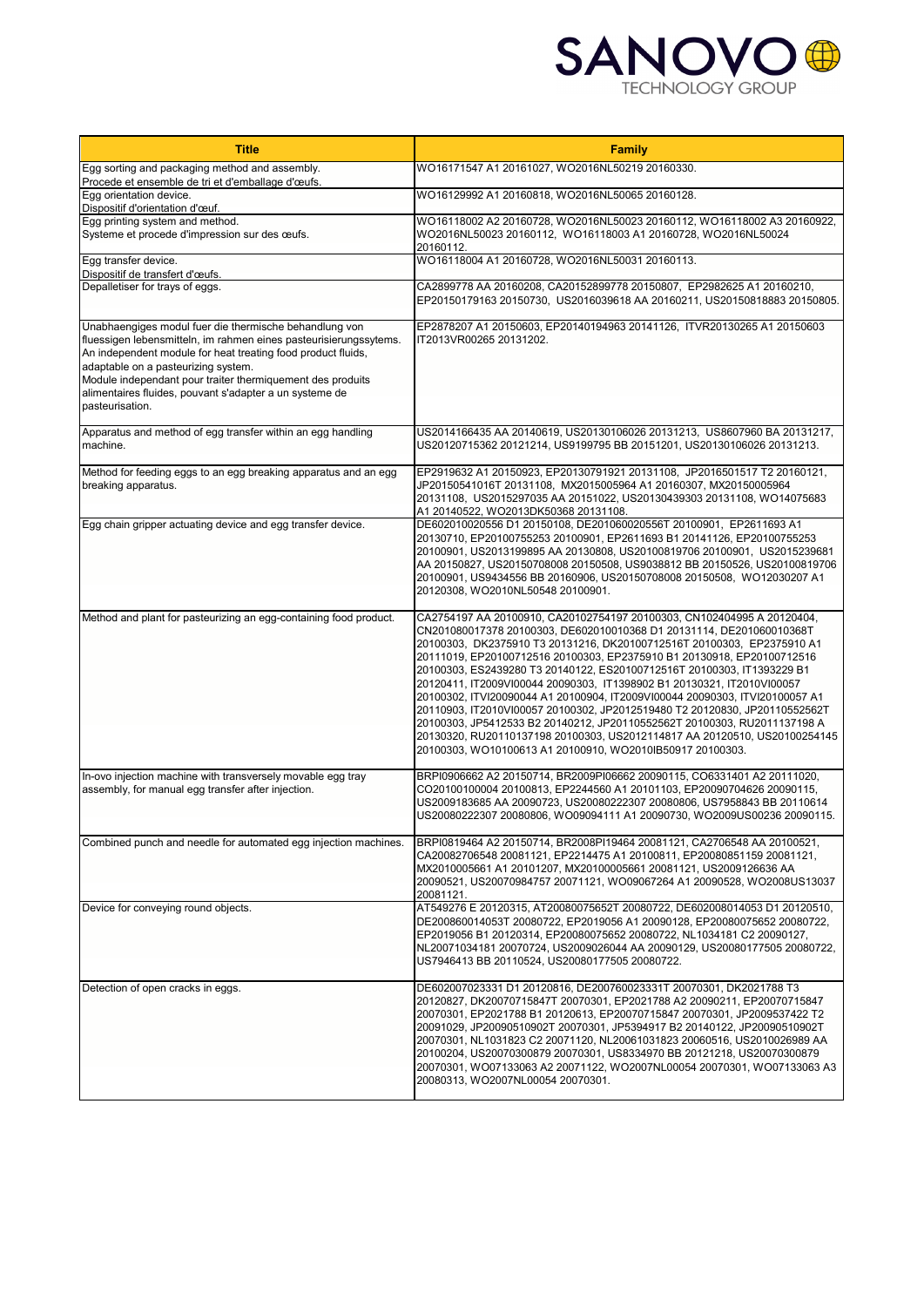

| <b>Title</b>                                                                                                                                                                        | <b>Family</b>                                                                                                                                                                                                                                                                                                                                                                                                                                                                                                                                                                                                                                                                                                                                                                                                                                                                                                                                                                                                                                                                                                                                                                                                                                                                                              |
|-------------------------------------------------------------------------------------------------------------------------------------------------------------------------------------|------------------------------------------------------------------------------------------------------------------------------------------------------------------------------------------------------------------------------------------------------------------------------------------------------------------------------------------------------------------------------------------------------------------------------------------------------------------------------------------------------------------------------------------------------------------------------------------------------------------------------------------------------------------------------------------------------------------------------------------------------------------------------------------------------------------------------------------------------------------------------------------------------------------------------------------------------------------------------------------------------------------------------------------------------------------------------------------------------------------------------------------------------------------------------------------------------------------------------------------------------------------------------------------------------------|
| Method for feeding eggs to an egg breaking apparatus and an egg<br>breaking apparatus.                                                                                              | AT442801 E 20091015, AT20060706077T 20060223, AU2006338709 AA 20070830,<br>AU20060338709 20060223, AU2006338709 BB 20100909, AU20060338709 20060223,<br>CN101384203 A 20090311, CN200680053327 20060223, CN101384203 B 20110608,<br>CN200680053327 20060223, DE602006009310 D1 20091029, DE200660009310T<br>20060223, DK1988805 T3 20100111, DK20060706077T 20060223, EP1988805 A1<br>20081112, EP20060706077 20060223, EP1988805 B1 20090916, EP20060706077<br>20060223, ES2334938 T3 20100317, ES20060706077T 20060223, JP2009527232 T2<br>20090730, JP20080555624T 20060223, JP4695199 B2 20110608, JP20080555624T<br>20060223, PT1988805 T 20091130, PT20060706077T 20060223, RU2375949 C1<br>20091220, RU20080137785 20060223, UA20080100870 20060223, US2009217826 AA<br>20090903, US20060278282 20060223, US8739695 BB 20140603, US20060278282<br>20060223, WO07095943 A1 20070830, WO2006DK00106 20060223.                                                                                                                                                                                                                                                                                                                                                                                         |
| Method of monitoring the breaking of eggs, an egg receiving device<br>for holding the contents of an egg, and an egg breaking apparatus<br>comprising such an egg receiving device. | AT432032 E 20090615, AT20060706076T 20060223, AT478593 E 20100915,<br>AT20060158449T 20060223, AU2006338708 AA 20070830, AU20060338708<br>20060223, AU2006338708 BB 20101021, AU20060338708 20060223, CN101384204 A<br>20090311, CN200680053347 20060223, CN101384204 B 20120718, CN200680053347<br>20060223, DE602006006977 D1 20090709, DE200660006977T 20060223,<br>DE602006016497 D1 20101007, DE200660016497T 20060223, DK1850721 T3<br>20091005, DK20060706076T 20060223, DK2002770 T3 20101101, DK20060158449T<br>20060223, EP1850721 A1 20071107, EP20060706076 20060223, EP1850721 B1<br>20090527, EP20060706076 20060223, EP2002770 A1 20081217, EP20080158449<br>20060223, EP2002770 B1 20100825, EP20080158449 20060223, ES2327958 T3<br>20091105, ES20060706076T 20060223, ES2350560 T3 20110125, ES20080158449T<br>20060223, JP2009527231 T2 20090730, JP20080555623T 20060223, JP4739424 B2<br>20110803, JP20080555623T 20060223, PT1850721 T 20090831, PT20060706076T<br>20060223, PT2002770 T 20101027, PT20080158449T 20060223, RU2381735 C1<br>20100220, RU20080137797 20060223, UA92631 C2 20101125, UA20080100869<br>20060223, US2008292758 AA 20081127, US20060577401 20060223, US8367131 BB<br>20130205, US20060577401 20060223, WO07095942 A1 20070830, WO2006DK00105<br>20060223. |
| Method of feeding eggs to egg breaking apparatus and egg breaking<br>apparatus.                                                                                                     | UA90386 C2 20100426, UA20080100870 20060223.                                                                                                                                                                                                                                                                                                                                                                                                                                                                                                                                                                                                                                                                                                                                                                                                                                                                                                                                                                                                                                                                                                                                                                                                                                                               |
| Inspection of eggs in the presence of blood.                                                                                                                                        | EP1789782 A1 20070530, EP20050773818 20050905, JP2008513770 T2 20080501,<br>JP20070532263T 20050905, NL1027042 C2 20060315, NL20041027042 20040914,<br>US2008252877 AA 20081016, US20050575125 20050905, US7545487 BB 20090609,<br>US20050575125 20050905, WO06031100 A1 20060323, WO2005NL00639 20050905.                                                                                                                                                                                                                                                                                                                                                                                                                                                                                                                                                                                                                                                                                                                                                                                                                                                                                                                                                                                                 |
| Inspection device for objects with a spherical surface.                                                                                                                             | AT414272 E 20081115, AT20040774958T 20040921, DE602004017767 D1 20081224,<br>DE200460017767T 20040921, DK1676124 T3 20090223, DK20040774958T 20040921,<br>EP1676124 A1 20060705, EP20040774958 20040921, EP1676124 B1 20081112,<br>EP20040774958 20040921, JP2007509341 T2 20070412, JP20060536465T 20040921,<br>JP4823913 B2 20111124, JP20060536465 20040921, NL1024619 C2 20050427,<br>NL20031024619 20031024, US2007030669 AA 20070208, US20040577286 20040921,<br>US7474392 BB 20090106, US20060577286 20060424, WO05045406 A1 20050519,<br>WO2004NL00655 20040921.                                                                                                                                                                                                                                                                                                                                                                                                                                                                                                                                                                                                                                                                                                                                   |
| Conveyor device.                                                                                                                                                                    | AT425931 E 20090415, AT20040774935T 20040913, DE602004020078 D1 20090430,<br>DE200460020078T 20040913, EP1663821 A1 20060607, EP20040774935 20040913,<br>EP1663821 B1 20090318, EP20040774935 20040913, EP1663821 B8 20090812,<br>EP20040774935 20040913, JP2007505803 T2 20070315, JP20060526844T 20040913,<br>JP4777890 B2 20110921, JP20060526844 20040913, NL1024299 C2 20050316,<br>NL20031024299 20030915, US2007131521 AA 20070614, US20040571665 20040913,<br>US7428961 BB 20080930, US20040571665 20040913, WO05026022 A1 20050324,<br>WO2004NL00630 20040913, WO05026022 C2 20070412, WO2004NL00630 20040913                                                                                                                                                                                                                                                                                                                                                                                                                                                                                                                                                                                                                                                                                     |